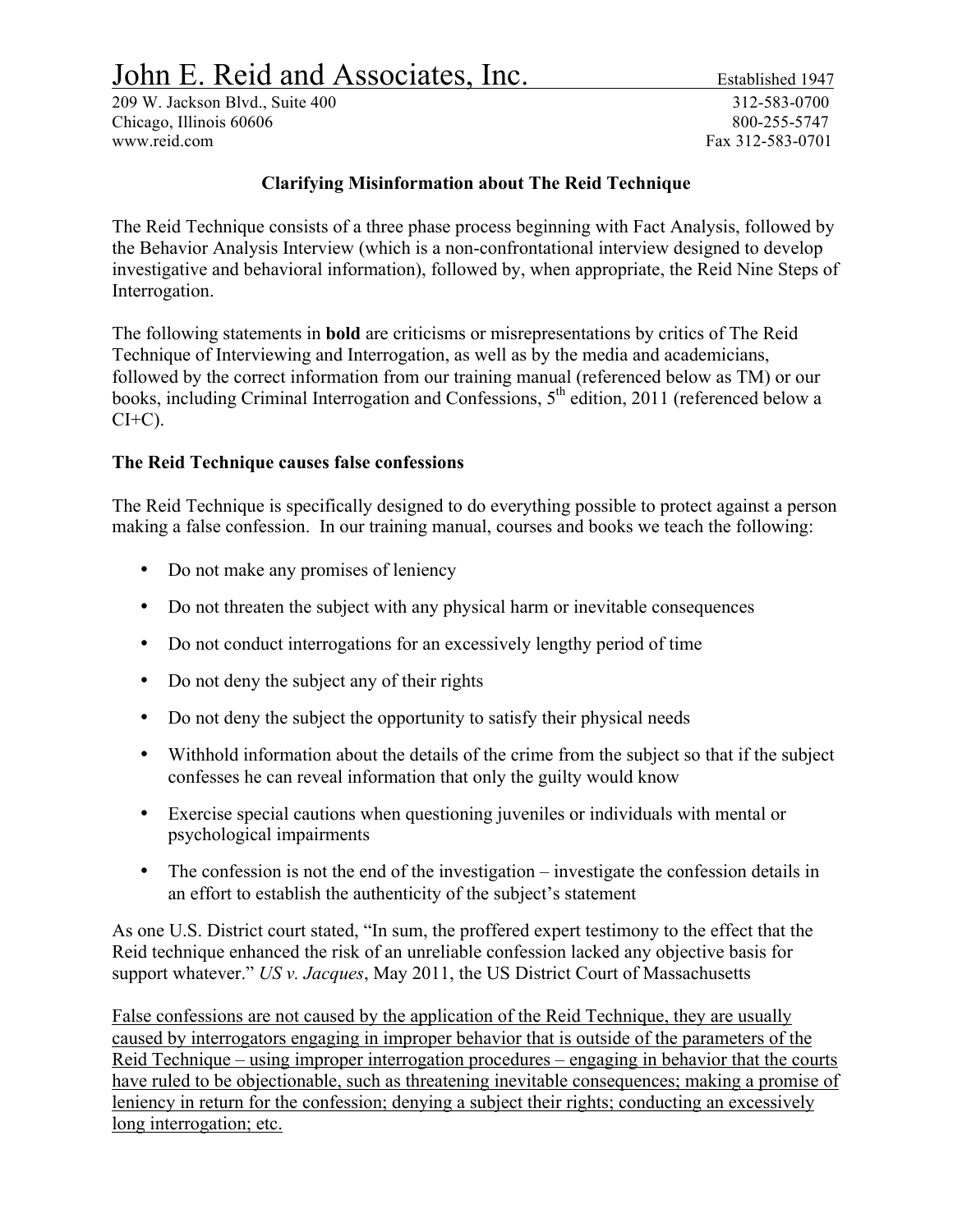In some cases, of course, false confessions may be caused by the interrogator failing to properly modify their approach in view of the subject's mental, emotional or psychological attributes. (See pages 8 and 9 of this document)

(See Chapters 13, 15 and 17 from CI+C which offer detailed discussion on all of the points enumerated above.)

**Critics suggest that the Reid Technique of interrogation consists of essentially three steps:**  ("Suspect Interviews and False Confessions," *Current Directions in Psychological Science*, 20:33, 2011)

# **1. Custody and isolation**

The Reid Technique does teach that an interrogation should be conducted in private. However, it does not teach to detain non-custodial subjects or to isolate subjects and prevent them from contacting others. This would be illegal. (CI+C Chapter 17)

# **2. Confrontation**

The Reid Technique does teach that the interrogation should start with a confrontation statement such as, "Tom, our investigation indicates that you caused the death of your wife" or, "Jim our investigation indicates that you have not told the complete truth about the robbery of Jake's liquor store."

However, in the Reid Technique the first contact with a subject is always a non-confrontational interview designed to develop investigative and behavioral information. When the results of the interview and subsequent investigation indicate the subject's probable involvement in the commission of the crime, an interrogation then becomes appropriate.

In many investigations dozens of subjects may be interviewed and but no one is interrogated. Interrogation is reserved for those situations in which a subject's guilt is reasonably certain based on the investigative information and evidence.

# **3. Minimization**

The emphasis of the Reid Technique is to create an environment that makes it easier for a subject to tell the truth. An essential part of this is to suggest face-saving excuses for the subject's crime which include projecting blame away from the subject onto such things as financial pressure, the victim's behavior, an accomplice, emotions, or alcohol.

Our training is very specific that these excuses (interrogation themes) should minimize the moral seriousness of the subject's crime by offering psychological excuses for the crime but not remove legal consequences.

The Reid Technique teaches that the investigator should not offer any direct or implied promises of leniency to the subject. (CI+C pages 343-344)

The Reid Technique teaches that the investigator should not threaten the subject with worse consequences if he does not confess. (CI+C pages 343-344)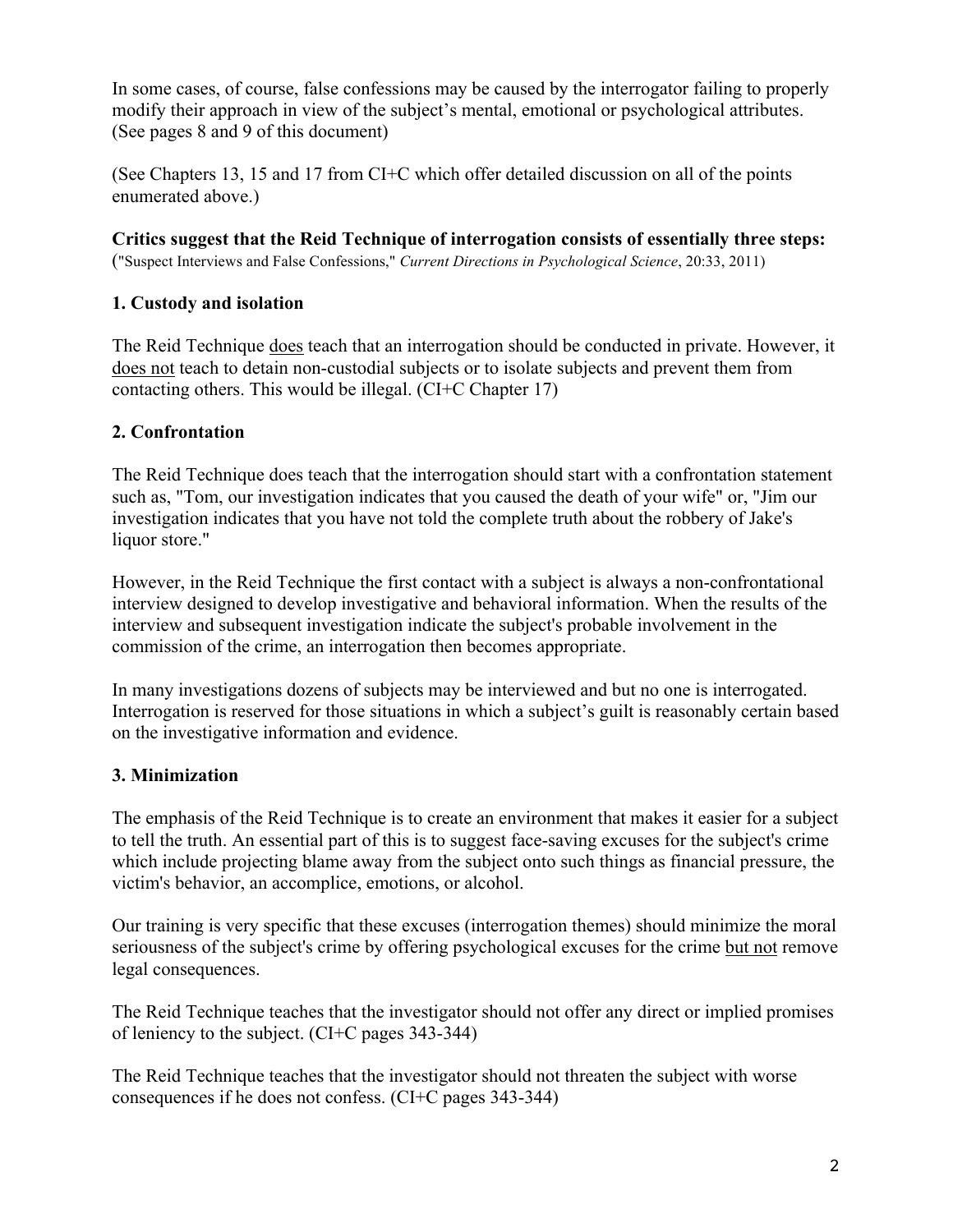"During the presentation of any theme based upon the morality factor, caution must be taken to avoid any indication that the minimization of the moral blame will relieve the suspect of criminal responsibility." (CI+C page 205)

"As earlier stated, the interrogator must avoid any expressed or intentionally implied statement to the effect that because of the minimized seriousness of the offense, the suspect is to receive a lighter punishment." (CI+C page 213)

"In applying this technique of condemning the accomplice, the interrogator must proceed cautiously and must refrain from making any comments to the effect that the blame cast on an accomplice thereby relieves the suspect of legal responsibility for his part in the commission of the offense." (CI+C page 227)

Regarding this approach the Supreme Court of Canada stated the following:

"There is nothing problematic or objectionable about police, when questioning suspects, in downplaying or minimizing the moral culpability of their alleged criminal activity. I find there was nothing improper in these and other similar transcript examples where [the detective] minimized [the accussed's] moral responsibility." *R v. Oickle*, 2000

## **Some critics describe the interrogation process as follows:**

(Report prepared by Dr. Richard Leo on a contested confession case in Wisconsin (Brendan Dassey))

## **"The sole purpose for custodial interrogation is to elicit a confession."**

On page 4 of our training manual and page 5 of Criminal Interrogation and Confessions we state that the objective of an interrogation is to elicit the truth from a subject, not a confession.

There are a number of possible outcomes of a successful interrogation other than obtaining a confession. Some of these are: (1) The subject is innocent; (2) The subject did not commit the offense under investigation but lied about some aspect of the investigation (motive, alibi, access, etc.); or (3) The subject did not commit the offense under investigation but knows who did. Throughout an interrogation the investigator's goal is always to learn the truth.

## **"The first step of successful interrogation consists of causing a suspect to view his situation as hopeless."**

This is a false statement. This statement or goal never appears in our text books or seminar manuals and is never taught at our training programs. On page 49 of our training manual and in Chapter 15 of Criminal Interrogation and Confessions, we teach the opposite, that it is improper to tell the subject that he is facing inevitable consequences. We reference cases where innocent people falsely confessed because the investigator improperly convinced the subject that he would suffer consequences regardless of his denials.

**"The second step of successful interrogation consists of offering the suspect inducements to confess - reasons or scenarios that suggest the suspect will receive some personal, moral, communal, procedural material or other benefit if he confesses to some version of the offense."**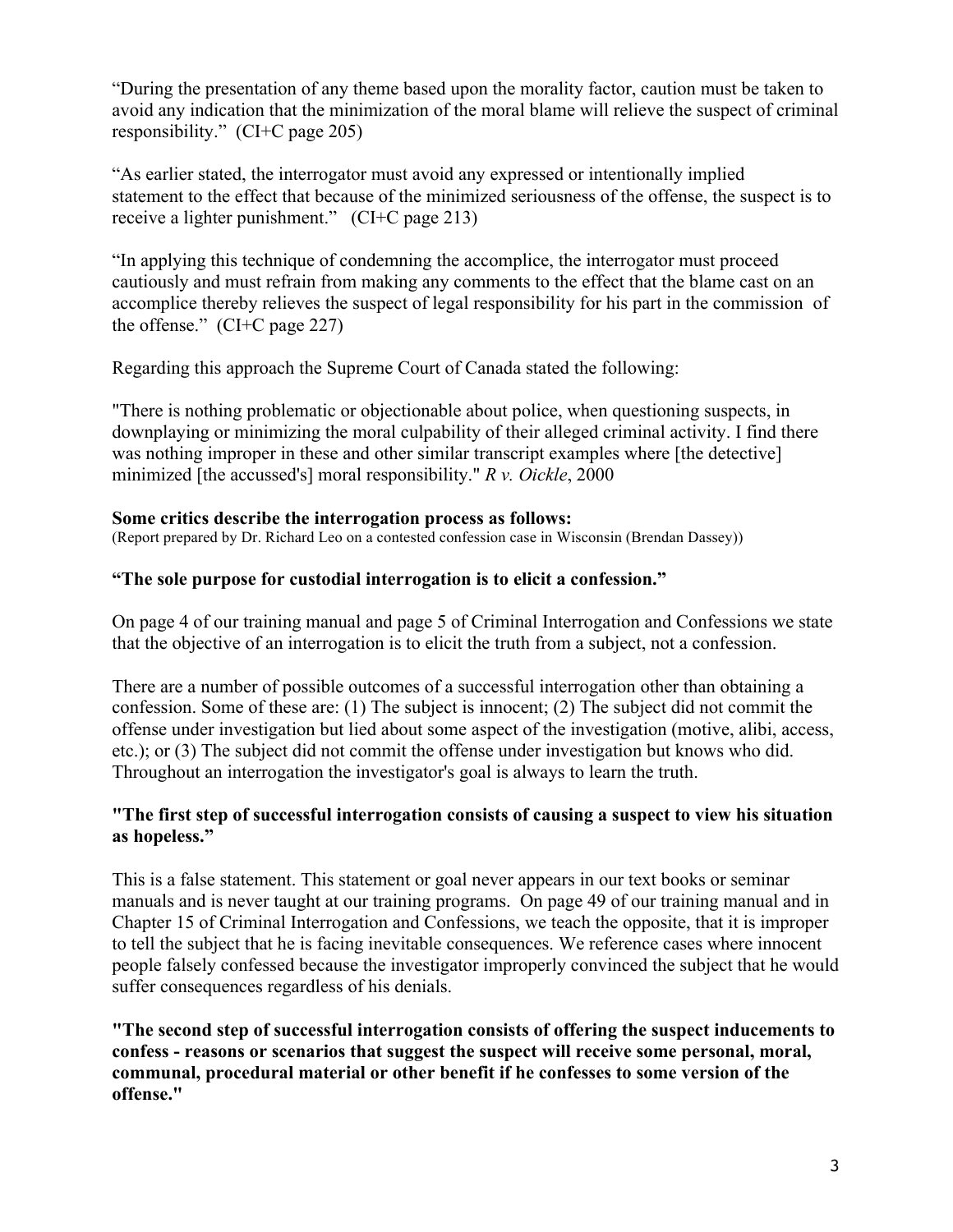#### **These inducements include "appeals that directly communicate that the suspect will receive less punishment, a lower prison sentence, and/or some form of police, prosecutorial, judicial, or juror leniency if he complies with the interrogator's demand that he confess."**

These type of inducements are clearly illegal in the United States as well as Canada and we teach investigators not to use these tactics. There are multiple references to these illegal interrogation tactics in both our training manual as well as our text, Criminal Interrogation and Confessions.

"These tactics include harming a suspect or subjecting a suspect to threats of such harm. A similar claim may be made if the interrogator threatens the suspect with inevitable real consequences (e.g., "With the evidence we have, there is no doubt that you are going to prison. The only question is for how long.") Promises of leniency in which the suspect is reassured that he will face less severe consequences with a confession may also fall under the category of a coerced confessions, because physical activities are referenced, such as freedom to eave or less prison time….Our long-standing position has been that interrogation incentives that are apt to cause an innocent person to confess are improper." (CI+C pages 343-344)

## **Another criticism is that The Reid Technique encourages the interrogator to lie to the suspect about evidence that does not exist, which in turn, causes innocent people to confess**

In 1969 the United States Supreme Court upheld a defendant's confession that was the result of the police falsely telling the subject that his accomplice had confessed, implicating him in the commission of the crime. In their opinion, the court stated that "the totality of circumstances" must be considered in determining the voluntariness of a confession. *Frazier v. Cupp*

However, in the non-accusatory interview that should always be the first contact with the subject, we teach that the investigator should not lie to the suspect about non-existing evidence, but only imply the possibility of developing incriminating evidence and ask the suspect how they would explain the existence of such evidence – this is called the bait question. (TM pages 22-25, and CI+C pages 171-176).

Later in our book we state the following precautions about misrepresenting evidence to the suspect:

"While the courts have consistently upheld the interrogator's use of deceptive evidence ploys, the interrogator should exercise great caution in utilizing them. In general courts recognize the practical necessity in allowing such tactics so long as they do not result in involuntary or false confessions. As noted earlier in this text, deceptive tactics should not ordinarily be used with individuals who have significant mental limitations or with young children.

There is also a very practical issue to consider in the use of deception during an interrogation. If, for example, the suspect is told that he was seen running out of the building just before the fire started, when in fact his partner went into the building and he stayed outside as a lookout, he will the know that the interrogator is lying to him and as a result, the investigator has lost all credibility with the subject." (CI+C page 429)

As to the issue of the interrogator misrepresenting evidence which then causes a false confession, consider the following: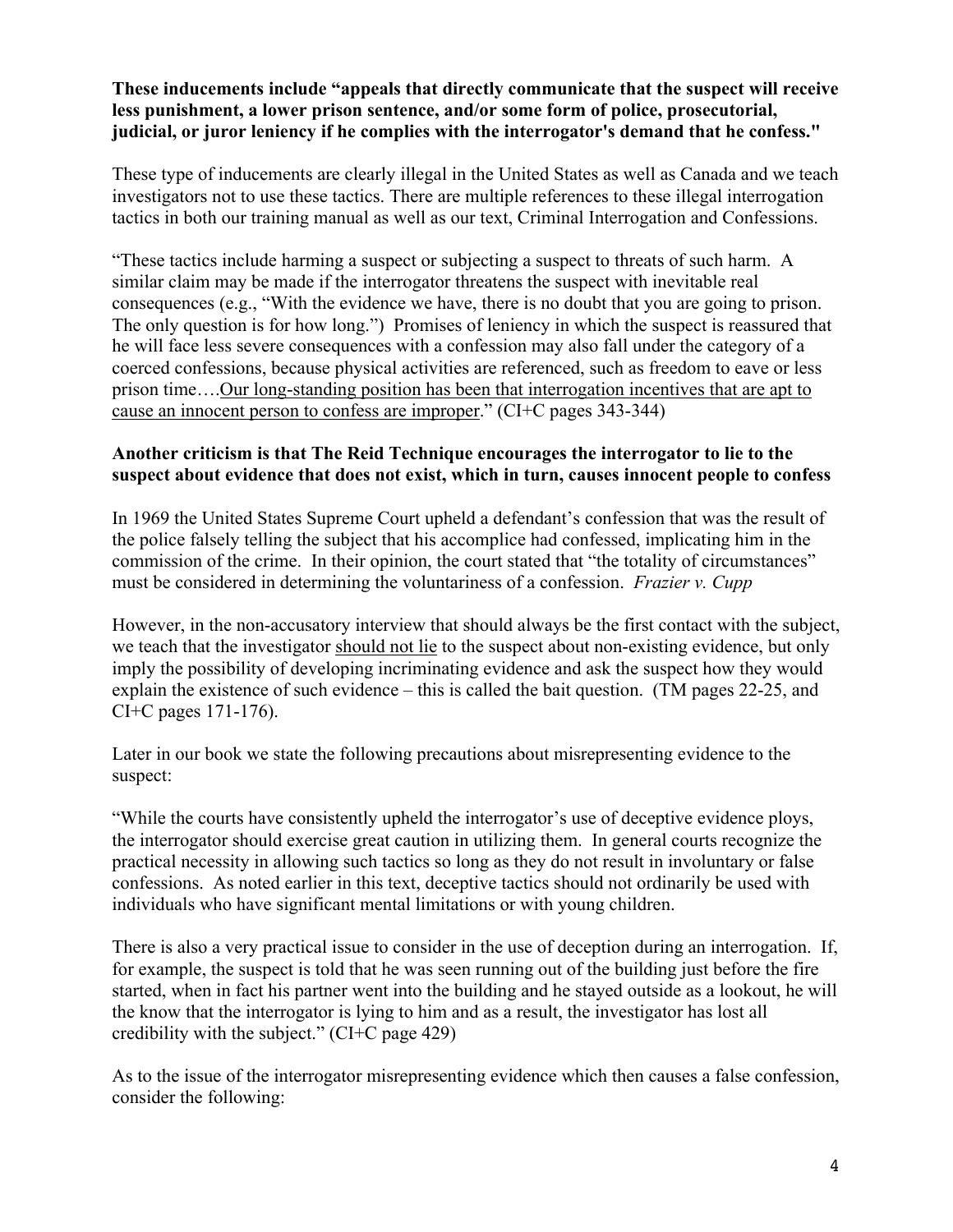"Consider an innocent rape suspect who is falsely told that DNA evidence positively identifies him as the rapist. Would this false statement cause an innocent person to suddenly shrink in the chair and decide that it would be in his best interest to confess? Would a suspect, innocent of a homicide, bury his head in his hands and confess, because he was told that the murder weapon was found during a search of his home? Of course not!

However, consider that such false statements were then used to convince the suspect that, regardless of his stated innocence, he would be found guilty of the crime and would be sentenced to prison. Further, the investigator tells the suspect that, if he cooperates by confessing, he will be afforded leniency. Under these conditions, it becomes much more plausible that an innocent person may decide to confess – not because fictitious evidence was presented, but because that evidence was used to augment an improper interrogation technique (i.e., the threat of inevitable consequences coupled with a promise of leniency)." (CI+C pages 351-352)

One of the primary safeguards to determine the authenticity of a confession is the corroboration provided by the subject.

"As we have stated earlier, it is imperative that interrogators do not reveal details of the crime so that they can use the disclosure of such information by the suspect as verification of the confession's authenticity. In each case there should be documented "hold back" information about the details of how the crime was committed; details from the crime scene; details about specific activities perpetrated by the offender; etc. The goal is to match the suspect's confession against these details to establish the veracity of the statement." (TM page 148) Also see CI+C pages 306 – 308 and pages 354 – 362.

#### **The foundation of the Reid Technique is flawed – it is based on the investigator's evaluation of the suspect's behavior during the Behavior Analysis Interview – studies have demonstrated the inability of investigators to accurately assess a subject's behavior, therefore, many innocent people are interrogated**

To the contrary, two studies conducted under federal grants from the National Security Agency identified significantly high degrees of accuracy for investigators identifying truthful and deceptive subjects during real life Behavior Analysis Interviews. (CI+C pages 102-103)

Unfortunately, most of the detection of deception research that "experts" refer to in making this criticism involves studies that were conducted in the laboratory using students to commit mock crimes. Laboratory detection of deception research studies do not produce helpful results for a number of reasons:

● The subjects (students) had low levels of motivation to be believed (in the case of innocent subjects) or to avoid detection (in the case of guilty subjects).

• The interviews of the subjects were not conducted by investigators trained in interviewing criminal subjects.

• The studies did not employ the type of structured interview process that is commonly utilized by investigators in the field.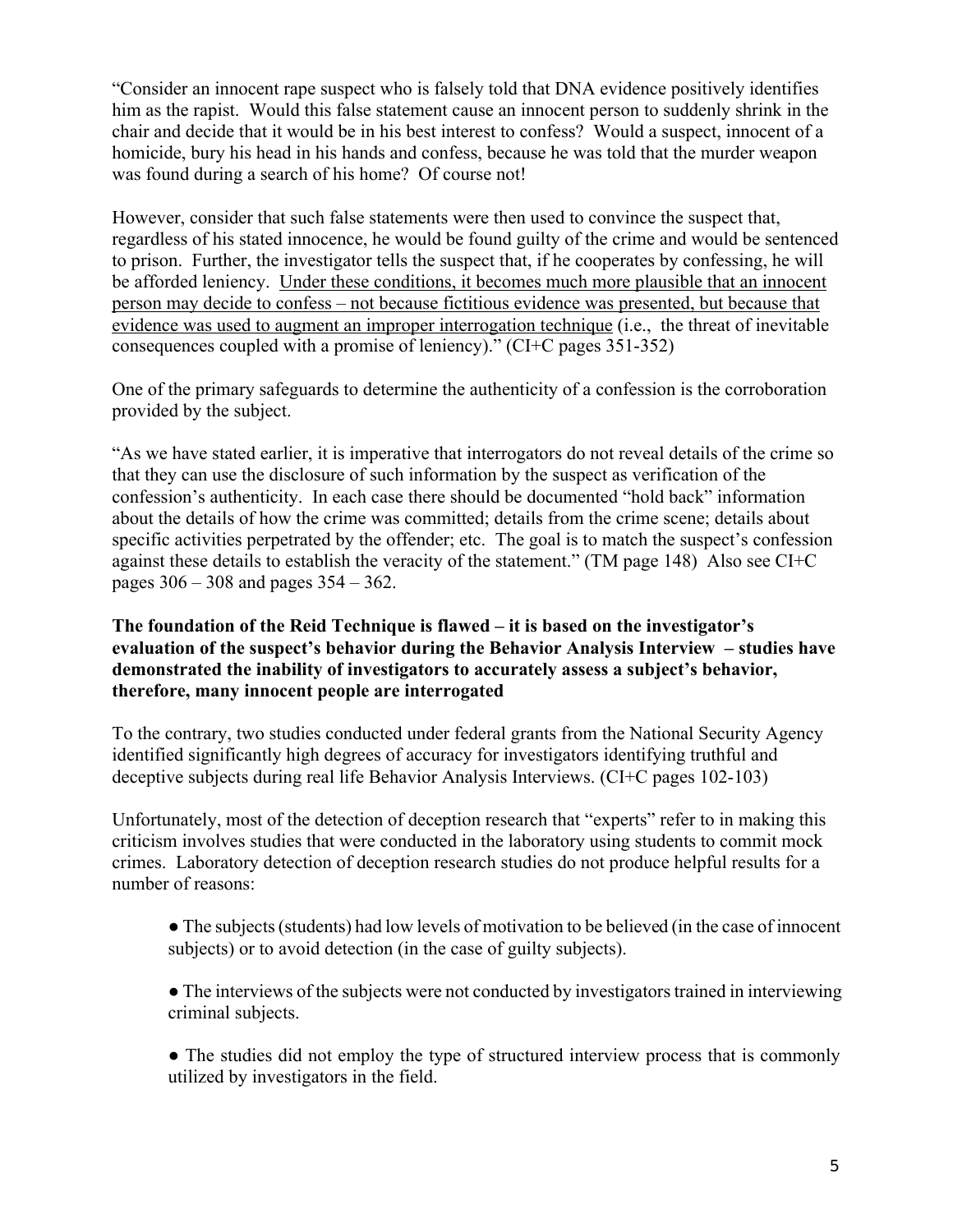● In most studies there was no attempt to establish behavioral baselines for each subject so as to identify unique behaviors within a particular individual.

• The research was based on the faulty premise that there are specific behavior symptoms that are unique to truth or deception (see discussion below).

• There was little consideration given to evaluating behaviors in context. For example, identifying whether specific nonverbal behaviors are appropriate given the verbal content of the suspect's response, identifying the consistency of a suspect's statements across time and with known evidence, and so on.

However, when researchers attempt to design studies which more closely approximate the setting of real life field interviews, they show a marked increase in the ability of researchers to detection deception. Consider the following:

● High-stake lies are detected at higher rates than low-stake lies.

(O'Sullivan, M., Frank, M. G., Hurley C. M., and Tiwana, J. (2009). Police Lie Detection Accuracy: The Effect of Lie Scenario. Law and Human Behavior, 33, 6, 530–538 published February, 2009. The authors point out that their results "suggest that police professionals perform significantly better when they are judging material that is high stakes, and therefore, more similar behaviorally to what they experience on the job. . . . The results suggest that it is a mistake to generalize from mean lie detection accuracy estimates obtained from college students. . . ."

• When an investigator understands the context in which an interview is taking place (for example the case facts and background information) accuracy in the assessment of a subject's behavior symptoms greatly increases.

(Blair, J., Levine, T., and Shaw, A. (2010). Content in Context Improves Deception Detection Accuracy. *Human Communication Research,* 36. The study demonstrated that when evaluators knew the context in which the interview took place "they performed significantly better than chance and significantly better than  $40 + \text{years of}$ research suggests they would. Clearly, knowledge of the environment in which deception occurs facilitates accurate deception judgments beyond what is possible based on observations of nonverbal leakage."

• Accuracy in detecting deception with real-life suspects is significantly higher than suggested by studies that use subject's in a mock crime scenario.

(In their research paper entitled, "Detecting True Lies: Police Officers' Ability to Detect Suspects' Lies," (*Journal of Applied Psychology*, 2004) the authors asked 99 police officers to "judge the veracity of people in real-life high-stakes situations." The authors describe this study as unique because they tested "police officers' ability to distinguish between truths and lies in a realistic setting (during police interviews with suspects), rather than in an artificial laboratory setting." The results were that "the "accuracy rates were higher than those typically found in deception research."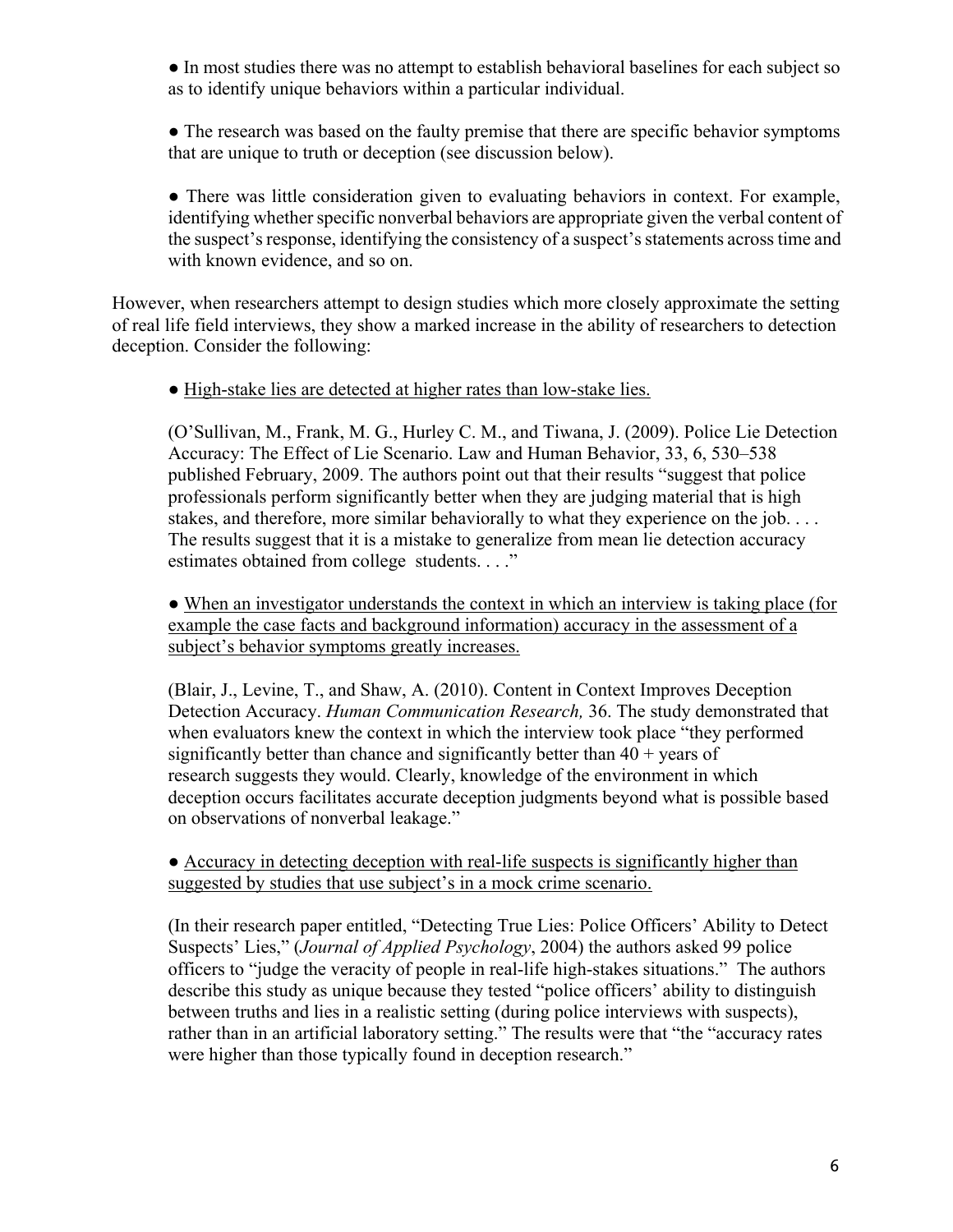● Training and experience in the field of behavior symptom analysis significantly increases the ability to detect true and false statements.

(Strategic Use of Evidence During Police Interviews: When Training to Detect Deception Works. *Law and Human Behavior*, 2006 the authors report that trained interviewers

"obtained a considerably higher deception detection accuracy rate (85.4%) than untrained interviewers." Also see "Police Officers' judgments of veracity, tenseness, cognitive load and attempted behavioral control in real-life police interviews," (*Psychology, Crime & Law*, 2006)

(See CI+C Chapter 9 for a detailed discussion of this topic; also see page \_\_\_\_ of this document for some additional information))

## **The use of the Alternative Question forces the innocent person to say that they committed the crime**

In the Reid Technique when the subject is quiet and listening to the interrogator and appears ready to tell the truth about what they did, the investigator will present the subject with an alternative question such as, "Was this your idea or did your buddy talk you into it?" Critics say this question forces the subject to say that they committed the crime. However, there is always a third option, which is to deny committing the crime at all.

## **Some critics claim that offering the suspect a "soft choice" (such as his partner talked him into it) is tantamount to a promise of leniency – even though no actual promise of leniency was made the clear implication is that they will receive less punishment than if it was their own idea. Critics refer to this as "pragmatic implication."**

The courts have rejected this argument. Pragmatic implication is a theory proposed by Professor Saul Kassin which posits that a subject of an interrogation may cognitively perceive threats or promises even though the investigator never threatened the suspect or offered the suspect a promise of leniency. In the case of *People v. Benson* (2010) the Court of Appeal, Third District, California the premise of this theory was rejected. In this case the court found the following:

"Here, Detective Rodriguez did tell defendant there was "a big difference between ... someone getting hurt and trying to shoot someone." However, the detectives made no promises or representations that defendant's cooperation would garner more lenient treatment or lesser charges. "No specific benefit in terms of lesser charges was promised or even discussed, and [the detective's] general assertion that the circumstances of a killing could 'make[ ] a lot of difference' to the punishment, while perhaps optimistic, was not materially deceptive." ( People v. Holloway (2004) 33 Cal.4th 96, 117.) The general assertion that the circumstances of a killing could make a difference was not materially deceptive. It is not deceptive to state that an accomplice to murder may be better off than the shooter. ( People v. Garcia (1984) 36 Cal. 3d 539, 546-547.)"

The Supreme Court of Canada indicated that the type of alternative question we suggest does not create an inadmissible confession and offered a clear: "The most important decision in all cases is to look for a *quid pro quo* offer by interrogators, regardless of whether it comes in the form of a threat or a promise." *R. v. Oickle* (2000)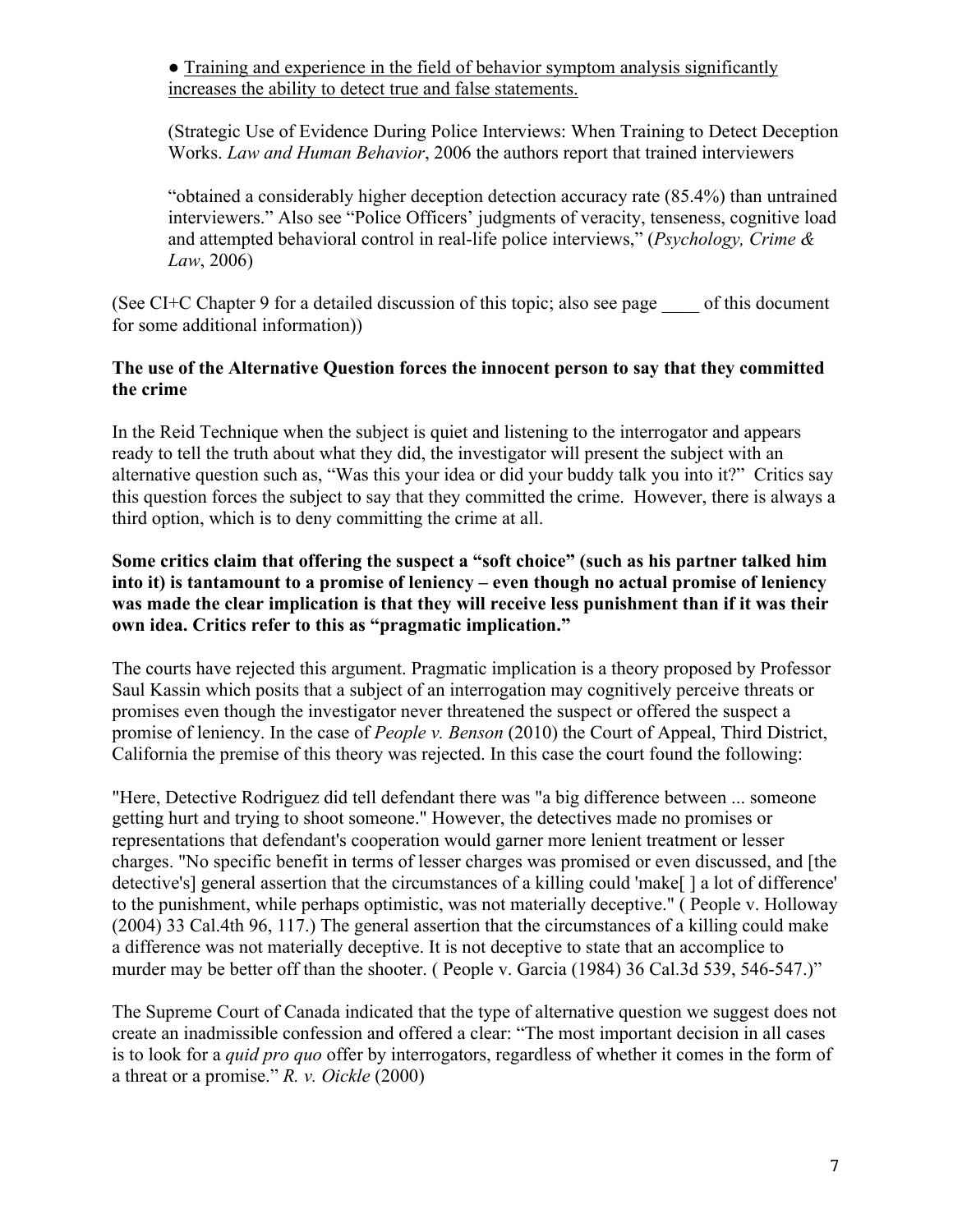Where some interrogators go wrong is to use alternative questions that are improper – that make explicit promises or threats, such as:

"Do you want to cooperate with me and tell me what happened, or spend the next five to seven years behind bars?" (improper)

"Do you want to be charged with first degree murder, which will mean life in prison, or was this just manslaughter?" (improper)

"Are you going to get this straightened out today, or do you want to spend a few days in jail to think about it?" (improper)

## **The Reid Technique suggests motives to the suspect that eliminate criminal consequences from the act – such as the accident scenario – which is more likely to cause an innocent person to confess.**

In the case of *People v. Batiste* (Sept. 2011), the Court of Appeal, 1st District, Div. 3, California, the defendant claimed that his confession was coerced because it was the product of deception or implied promises of leniency by the officers. From the court's opinion:

"Batiste argued in the trial court that the officers made an implied promise of leniency when they suggested he might have acted in self-defense. That argument lacked merit. Here, as in *People v.. Carrington* (2009) 47 Cal.4th 145, 171, "suggestions that the ... homicide might have been an accident, a self-defensive reaction, or the product of fear, were not coercive; they merely suggested possible explanations of the events and offered defendant an opportunity to provide the details of the crime. This tactic is permissible. [Citation.] Moreover, any benefit to defendant that reasonably could be inferred from the substance of [the officer's] remarks was ' " 'merely that which flows naturally from a truthful and honest course of conduct,' " ' because the particular circumstances of a homicide can reduce the degree of culpability, and thus minimize the gravity of the homicide or constitute mitigating factors in the ultimate decision as to the appropriate penalty. [Citation]."

Furthermore, we state in our text that "As previously indicated, an interrogation theme should not absolve the suspect from legal consequences associated with his crime. Consequently, an investigator should not suggest, as a *primary theme*, that the crime was committed accidentally." (CI+C page 219)

## **The Reid Technique does not make any allowance for changing their approach when dealing with juveniles or individuals with significant mental or psychological impairments**

Many false confession cases involve juveniles and/or individuals with some significant mental or psychological disabilities. Consequently, extreme care must be exercised when questioning these individuals and the investigator has to modify their approach with these individuals.

"As earlier suggested in the text, caution must be exercised in evaluating a youthful person's behavioral responses. Due to immaturity and the corresponding lack of values and sense of responsibility, the behavior symptoms displayed by a youthful suspect may be unreliable." (CI+C page 250)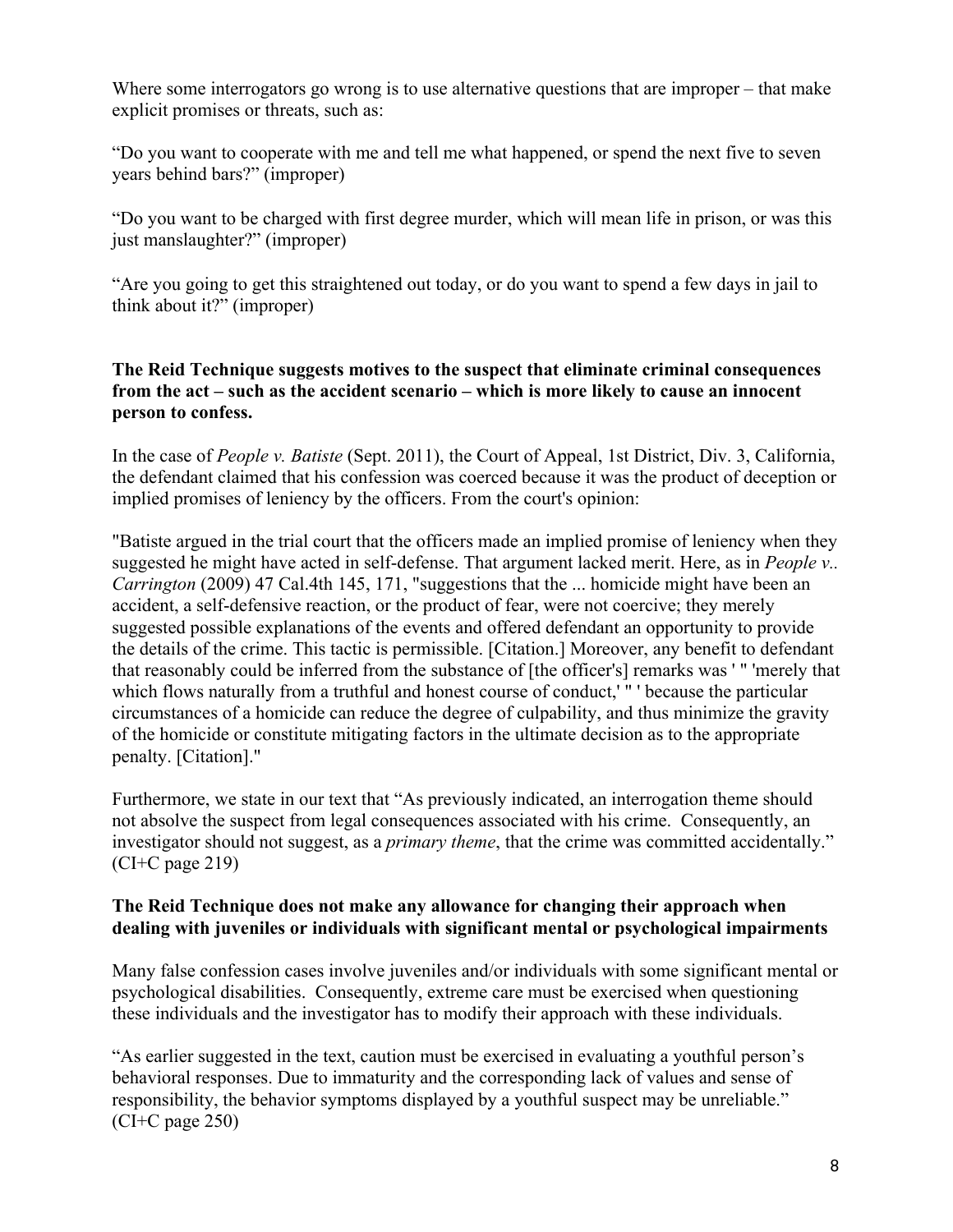"A general distinction can be made between childhood  $(1-9)$  and adolescence  $(10-15)$ . While both groups will be motivated to lie to avoid consequences associated with acts of wrongdoing, psychologically they are operating at quite different levels. It is our general recommendation that a person under the age of 10 should not be subjected to active persuasion techniques during interrogation (themes, alternative questions). At this age the child is susceptible to suggestion and is motivated to please a person in authority. The interaction between the investigator and child should be limited to a question and answer session which is centered on factual information and simple logic. Although children in this age group generally have good memory skills, it is selective and the investigator must be cautious in forming opinions of deception based on inconsistent recall. In this younger age group the primary difficulty with respect to interrogation is the child's undeveloped level of social responsibility and inability to comprehend the concept of future consequences; their lives focus around "here and now" concepts.

On the other hand, most adolescents have developed a sense of social responsibility to the extent that they know if they admit committing a serious crime they will suffer some future consequence. For this reason a confrontational interrogation may be used with this age group involving some active persuasion. The extent of persuasive tactics should not be dictated by the seriousness of the crime, but rather the maturity of the child.

When a child is taken into custody and advised of his or her *Miranda* rights, the question of whether the child is capable of making a knowing and voluntary waiver of those rights may arise. Certainly a child under the age of 10 is incapable of fully understanding the implications of waiving *Miranda* rights. Younger adolescents also may fall into this category. When a juvenile younger than 15, who has not had any prior experience with the police, is advised of his *Miranda* rights, the investigator should carefully discuss and talk about those rights with the subject (not just recite them) to make sure that he understands them. If attempts to explain the rights are unsuccessful, no interrogation should be conducted at that time. The same is true for a person who is mentally or psychologically impaired.

Courts routinely uphold the use of trickery and deceit during interrogations of adult suspects who are not mentally impaired. Within the area of trickery and deceit, clearly the most persuasive of these tactics is introducing fictitious evidence which implicates the suspect in the crime. As we state in Chapter 15, this technique should be avoided when interrogating a youthful suspect with low social maturity or a suspect with diminished mental capacity. These suspects may not have the fortitude or confidence to challenge such evidence and, depending on the nature of the crime, may become confused as to their own possible involvement if the police tell them evidence clearly indicates they committed the crime. Factors such as the adolescent's level of social responsibility and general maturity should be considered before fictitious evidence in introduced.

The ultimate test of the trustworthiness of a confession is its corroboration. The admissions, "I shot and killed Mr. Johnson" or, "I forced Susie Adams to have sex with me" may be elicited from an innocent juvenile (or adult) suspect. These admissions only become useful as evidence if they are corroborated by (1) information about the crime the suspect provides which was purposefully withheld from the suspect, and/or, (2) information not known by the police until after the confession which is subsequently verified." (CI+C pages 254-255)

"This technique [introducing fictitious evidence] should be avoided when interrogating a youthful suspect with low social maturity or a suspect with diminished mental capacity. These suspects may not have the fortitude or confidence to challenge such evidence and, depending on the nature of the crime, may become confused as to their own possible involvement, if the police tell them evidence clearly indicates they committed the crime." (CI+C page 352)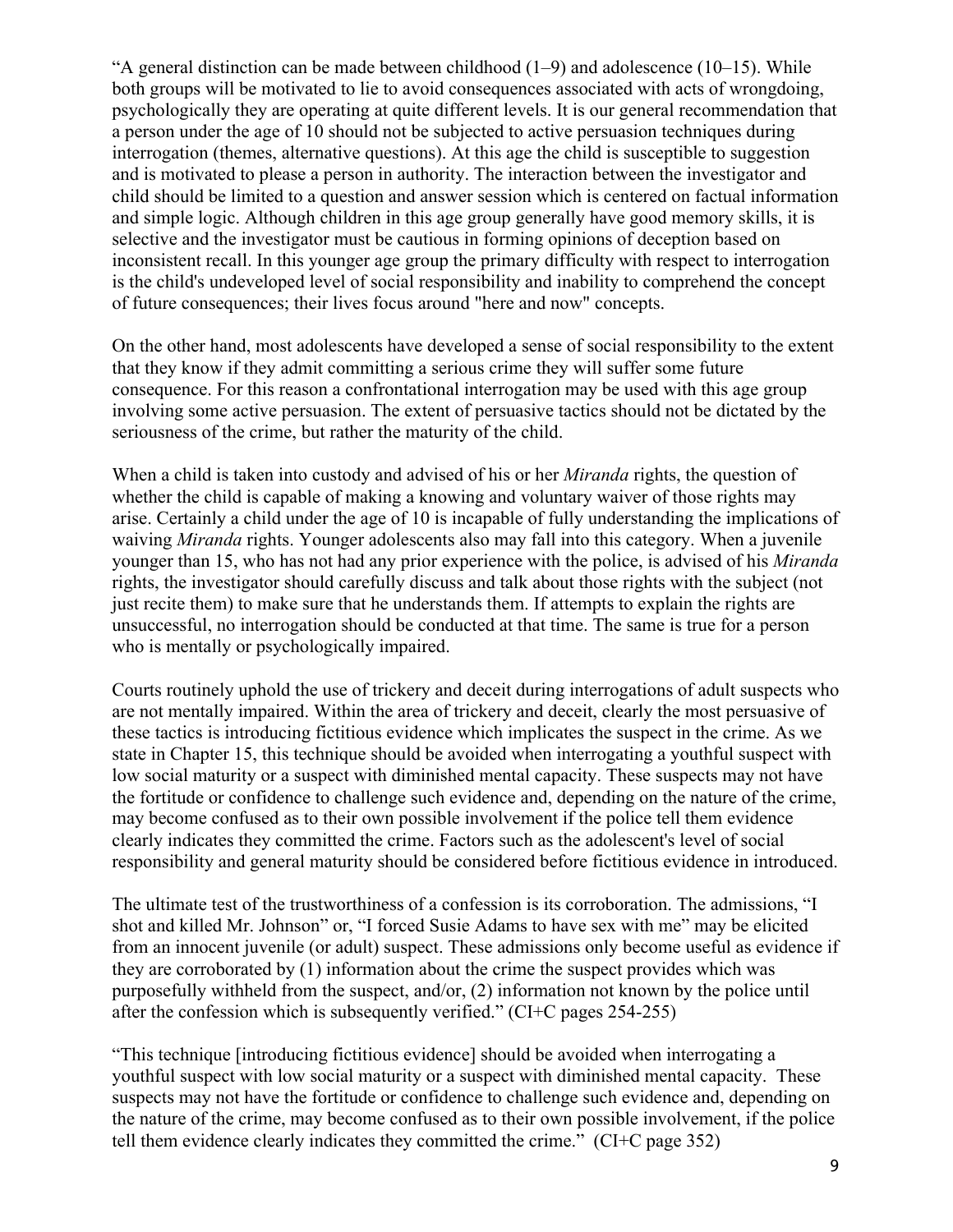## Additional discussion on detection of deception research

It is helpful to know that in most detection of deception research there appears to be a fundamental lack of understanding of how verbal and nonverbal behaviors exhibited by a subject during an interview are evaluated by practitioners in real life settings. Most academics conducting research seem to work on the underlying presumption that there is a behavior – verbal and/or nonverbal – that is unique to deception. There is not. Any attempt to evaluate a subject's behavior for indications of deception must be considered in the context of the situation and the potential influence of a variety of factors. To do otherwise would be a fruitless endeavor.

The following are some of the principles of behavior symptom analysis as practiced in the field as the foundation for assessing a suspect's behavior symptoms:

*There are no unique behaviors associated with truthfulness or deception*. The behavioral observations an investigator makes of a suspect do not specifically correlate to truth or deception. Rather, they reflect the subject's internal emotional state, cognitive processes, and internal physiological arousal experienced during a response. The emotional states most often associated with deception are fear, anger, embarrassment, indignation, or hope (duping). The cognitive processes may reveal concern, helpfulness, and confidence versus offering an unrealistic explanation for the crime, being defensive, or being overly polite. There are also internal physiological responses that cause external behavioral responses such as a dry throat, skin blanching, pupillary dilation, or blushing. Observed in isolation, certainly none of these behaviors should cause an investigator to conclude that a subject is telling the truth or lying.

In real life situations investigating a subject's involvement in criminal behavior or whether or not they are concealing relevant information or intelligence, behavior symptom analysis involves the study of inferences made from the subject's behaviors. Within the scope of detecting deception, there are two broad inferences that are made through behavioral observations. The first involves

inferences of guilt or innocence, that is, "Did this person engage in a particular criminal act?" The second involves inferences of truth or deception, that is, "When this person says such and such, is he telling the truth?" For case-solving purposes, it is important to appreciate the distinction between "guilt" and "lying."

Consider the following exchange during an interview:

Q: "Have you ever thought about having sexual contact with your step-daughter?"

A: "Well sure. Anybody in my position would have those thoughts."

While the suspect's verbal response to the investigator's question may be completely truthful, the content of the response infers guilt with respect to sexually abusing his step-daughter.

To appreciate the nature of these inferences, it must be understood that communication occurs at three distinctly different levels:

1. *verbal channel*—word choice and arrangement of words to send a message

2. *paralinguistic channel*—characteristics of speech falling outside the spoken word

3. *nonverbal channel*—posture, arm and leg movements, eye contact, and facial expressions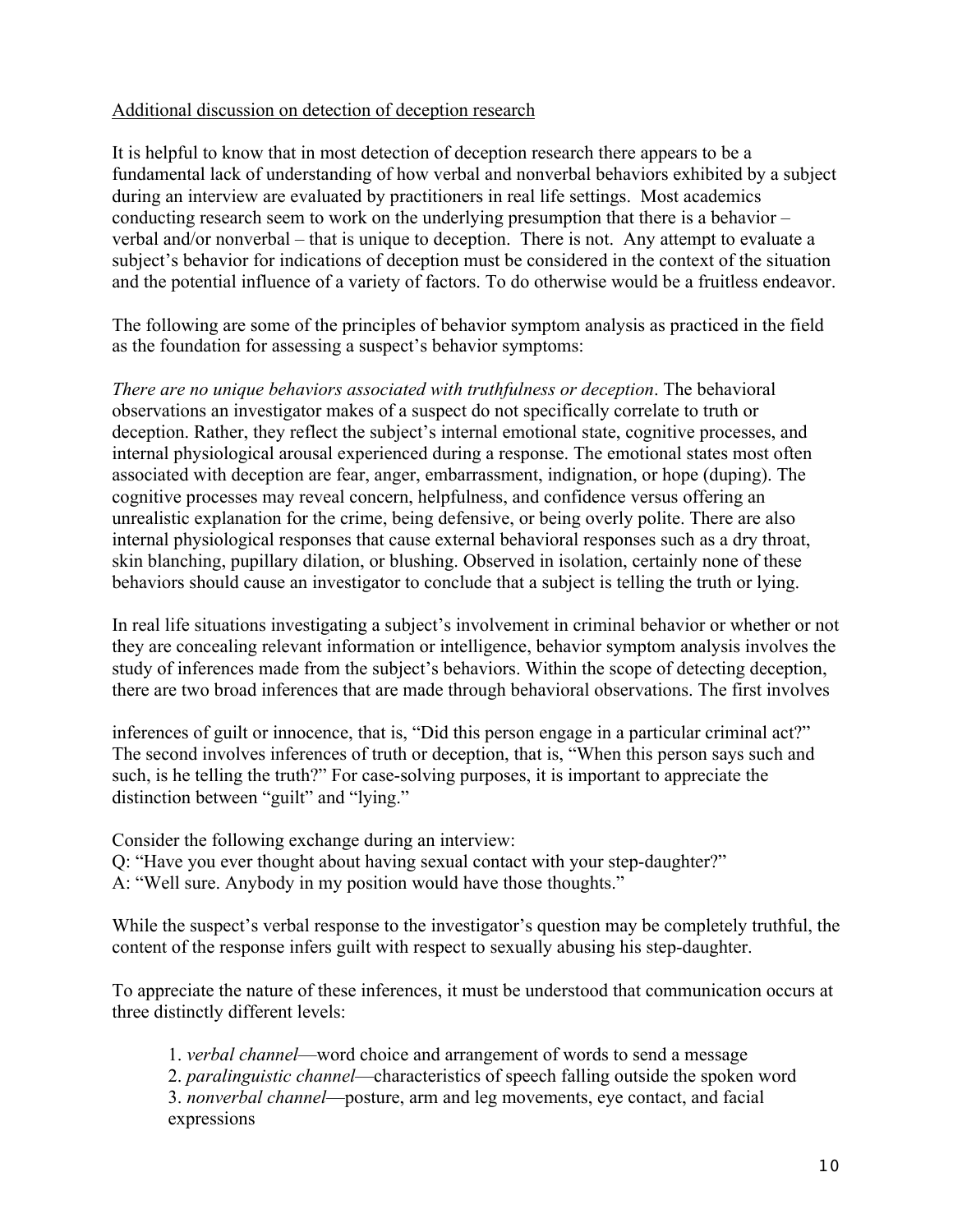When evaluating a subject's behavior for detection of deception purposes, there are several essential principles that must be followed in order to increase the probability that subsequent inferences will be accurate. Failure to recognize any of these principles increases the probability of making erroneous inferences from a suspect's behavior.

*Evaluate the consistency between all three channels of communication*. When a subject sends behavioral messages that are consistent within all three channels of communication, the investigator can have greater confidence in his assessment of the credibility of the subject's response. However, when inconsistencies exist between the channels, the investigator needs to evaluate possible causes for this inconsistency.

*Evaluate paralinguistic and nonverbal behaviors in context with the subject's verbal message*. When assessing the probable meaning of a subject's emotional state, the subject's paralinguistic and nonverbal behaviors must always be considered in context with the verbal message. Consider the following two examples:

**Question (Q 1):** Mike, have you ever been questioned before concerning theft from an employer?

**Response (R 1):** Well, um, two years ago I worked at a hardware store and they had an inventory shortage so all of the employees were questioned and, in fact, I did take some things from there. [Subject crosses his legs, looks down at the floor, and dusts his shirt sleeve.]

**Q 2:** Joe, did you steal that missing \$2,500?

**R 2:** No, I did not. [Subject crosses his legs, looks down at the floor, and dusts his shirt sleeve.]

These two subjects displayed identical paralinguistic and nonverbal behaviors during their responses. However, the interpretation of the behaviors is completely different. In the first example the subject is telling the truth, but he feels embarrassed and possibly even threatened in revealing his prior theft. In the second example the verbal content of the subject's response does not explain the accompanying nonverbal behaviors, so the investigator should consider these

behaviors as reflecting possible fear or conflict—emotional states that would not be considered appropriate from a truthful subject, given the content of the verbal response.

*Evaluate the preponderance of behaviors occurring throughout the interview*. One of the findings learned through field work is the importance of rendering opinions based on evaluating the subject's behavior throughout the course of an entire interview. When evaluators are only exposed to individual questions within the interview, their accuracy will be considerably less than when evaluating the subject's responses to all of the interview questions (potentially dozens of questions). Similarly, the confidence of assessing behavior over a five-minute interview will be considerably less than if the behavioral assessments were made over a 30- or 40-minute interview.

*Establish the subject's normal behavioral patterns*. Certainly there are non-deceptive reasons for a subject to exhibit poor eye contact, respond to questions quickly or slowly, to scratch themselves, yawn, clear their throat, or change their posture. Before any of these behaviors can be considered a criteria of deception, the investigator must first establish what the subject's normal behavioral patterns are. Consequently, at the outset of each interview the investigator should spend several minutes discussing nonthreatening information (perhaps casual conversation or collecting biographical information) so as to establish a behavioral baseline for